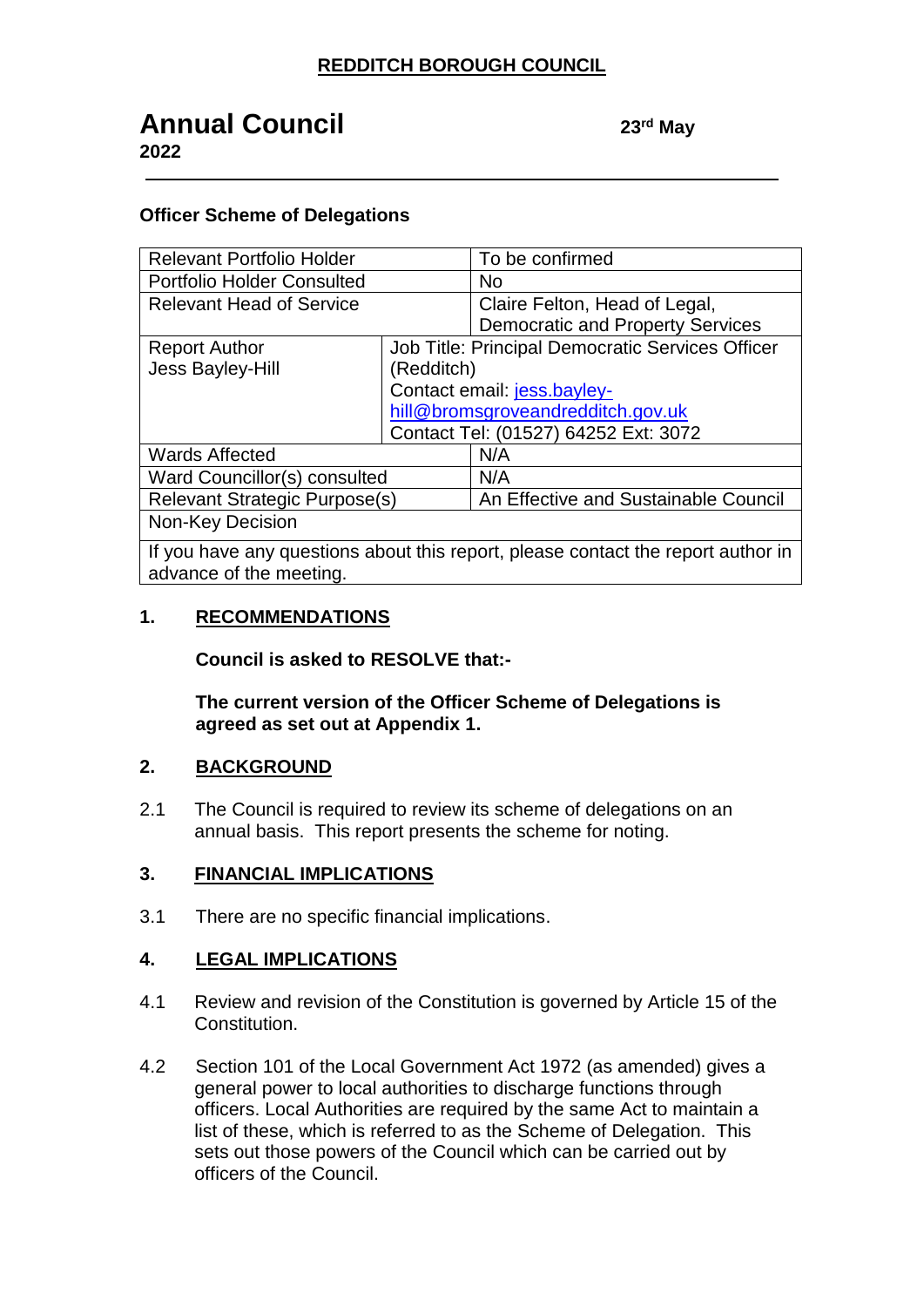23<sup>rd</sup> May

# **5. STRATEGIC PURPOSES - IMPLICATIONS**

#### **Relevant Strategic Purpose**

- 5.1 The action proposed in this report supports the strategic purpose "an effective and sustainable Council".
- 5.2 A report in respect of the current Officer Scheme of Delegations is considered at the Annual Council meeting, in line with requirements set out in Article 15 of the Council's constitution. This provides an opportunity for Members to review those delegations to ensure that they continue to meet the needs of the Council and communities it serves.

#### **Climate Change Implications**

5.2 There are no climate change implications.

## **6. OTHER IMPLICATIONS**

### **Equalities and Diversity Implications**

6.1 There are no equalities and diversity implications.

#### **Operational Implications**

- 6.2 The Council's Constitution currently requires that the Officer Scheme of Delegations be approved by Members at the Annual Meeting of the Council.
- 6.3 The Officer Scheme of Delegations is the part of the Constitution that gives authority for certain decisions to be delegated from Council, the Executive Committee or other committees to certain specified officers. It sets out the decisions which are delegated by Council to officers and the decisions which are delegated by the Executive / Leader to officers. In relation to certain regulatory decisions, the delegation is from Council to the relevant Committee, namely Planning Committee or Licensing Committee.
- 6.4 The Scheme of Delegations is regularly altered and updated to reflect changes in the operation of the Council and changes to legislation. Changes have been made by the Monitoring Officer in accordance with the delegation that currently exists to amend the scheme to reflect changes in legislation, job titles and reallocation of functions. They do not extend the delegations.